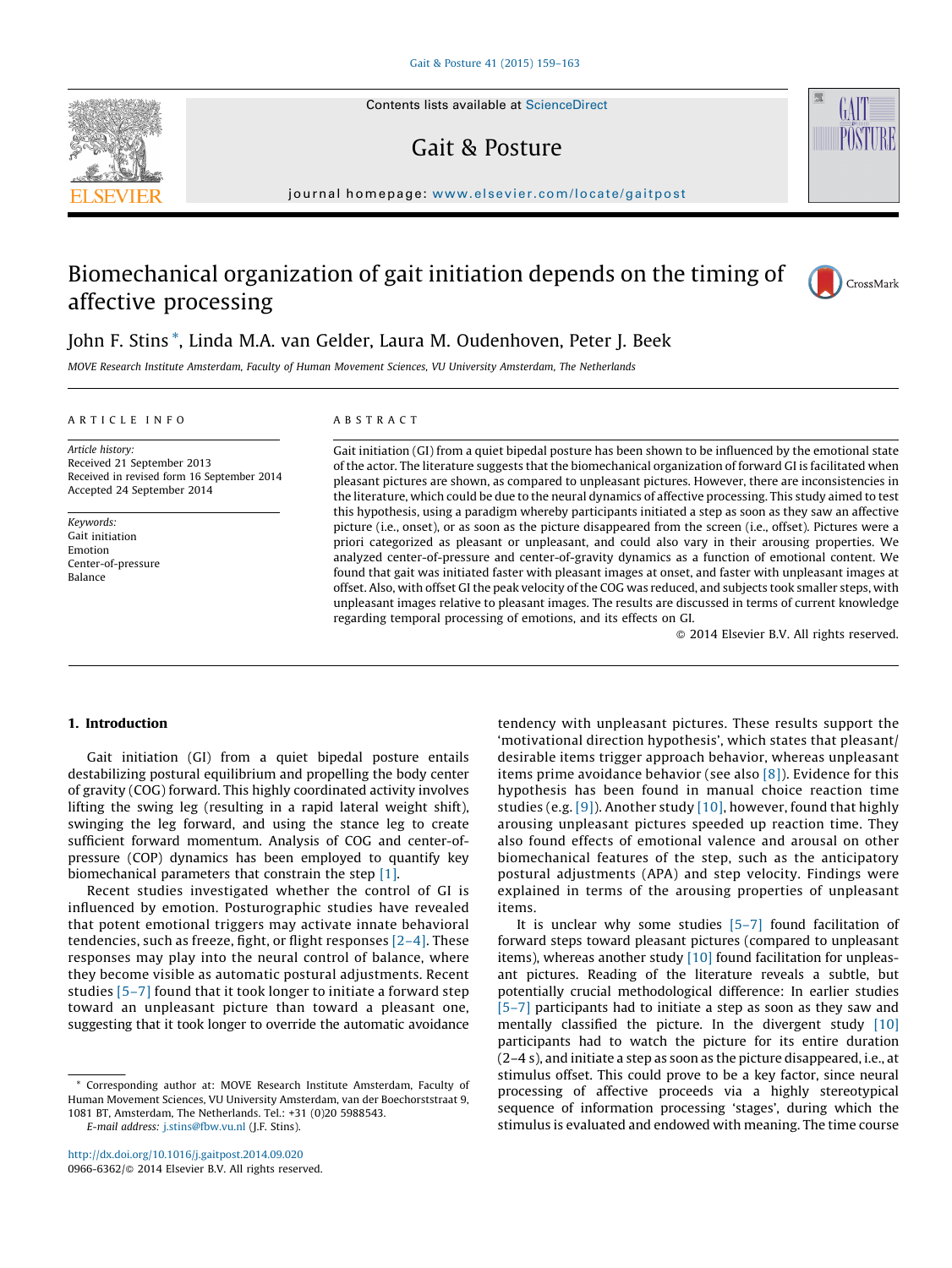of affective processing is paralleled in physiological responses [\[8\].](#page-4-0) Moreover, especially unpleasant and threatening items may induce a short orienting phase during which the organism is immobile and hypervigilant, followed by selection of overt action. Hence, the manner in which a step is selected and organized may crucially depend on where along this neural chain of events the motor program for GI is activated.

We directly compared GI in response to the onset vs. offset of affective stimuli, and tested whether the biomechanical organization of GI depends on this factor. We predicted facilitation of GI for pleasant items in the onset condition (relative to unpleasant items) and facilitation of GI for unpleasant items in the offset condition. We further expected effects of emotion to become manifest in the APA and step size. We additionally assessed whether COG velocity provides information on how affective information processing couples to GI. Only one study [\[7\]](#page-4-0) analyzed COG dynamics of GI in response to affective visual stimuli, but they did not vary arousal levels (a potentially crucial stimulus variable [\[10\]\)](#page-4-0). To this end, we tested the factorial combination of valence (pleasant/unpleasant) and arousal (high arousal vs. low arousal) of the affective content of the pictures.

#### 2. Methods

#### 2.1. Participants

Twenty-seven healthy individuals (11 males, 16 females; M age =  $28.7$  y, SD =  $14.0$ ) participated. None of the participants had lower extremity injuries that could hamper task performance. The local ethics committee approved the experiment. The participants signed an informed consent form prior to testing.

#### 2.2. Material and methods

Posturographic data were recorded using a custom-made strain gauge force plate (1 m $\times$ 1m; sampling frequency: 100 Hz). The force plate consisted of eight force sensors; four measuring forces in the z direction, and two each for the  $x$  and  $y$ directions. These signals were converted to forces (Fx, Fy, Fz) from which moments were (Mx, My, Mz) calculated. Mx and My were then used to calculate the point of application of the vertical force on the support surface (e.g.  $[11]$ ). Pictures were shown on a 17-inch monitor, positioned at eye height 1.5 m in front of the participant.

The stimuli included photographs from the International Affective Picture System (IAPS [\[12\]](#page-4-0)). The IAPS is a database of affective pictures with normative subjective scores for each picture on two continuous dimensions: valence (pleasant vs. unpleasant) and arousal (high arousing vs. low arousing). We selected 25 pictures, representing 5 affective categories: (1) High arousal, pleasant (HA-P; erotica), (2) Low arousal, pleasant (LA-P; children and animals), (3) High arousal, unpleasant (HA-U; attack and mutilation), (4) Low arousal, unpleasant (LA-U; contamination and famine), and (5) neutral (NEU; faces and abstract shapes) (see [Appendix](#page-4-0)). Subjective valence and arousal were rated for each picture using the 9-point Likert version of the self-assessment manikin (SAM), with higher scores indicating positive (pleasant) valence and more arousal.

## 2.3. Procedure

At the beginning of each trial the participants stood still at one of the corners of the force plate, facing the monitor, which was positioned near the opposing corner. The pictures displayed on the monitor served as a cue for step initiation. Participants had to initiate and execute a step with their right leg in the direction of the monitor, diagonally across the plate, and stand still in this new position.<sup>1</sup> No instructions regarding step length and step velocity were given. We also presented 5 catch trials (a red cross), which signaled that participants had to refrain from stepping.

The timing of stimulus events was as follows. First, a black screen was presented for a variable 3–5 s duration, during which participants stood still. Next, an IAPS picture was shown for a variable 3–5 s duration. Participants in the onset condition had to initiate a step as soon as the picture appeared, whereas in the offset condition they had to initiate a step as soon as the picture disappeared from the screen. Next, a 4s black screen was presented. Note that during this interval participants in the onset condition have already executed the step and stand in their new position, whereas those in the offset condition are still in the process of stepping. Finally, a 3-s message appeared on the screen with the words 'STEP BACK', during which participants assumed their initial position.

Participants were tested in both conditions (counterbalanced). During each condition the same 25 IAPS were shown, albeit in a different (randomized) order, plus the 5 catch trials. At the end of the experiment participants rated each picture.

Prior to each condition (onset and offset) there were 10 practice trials, showing pictures from each of the 5 picture categories plus 2 catch trials. These trials were not further analyzed.

## 2.4. Data reduction

The x-y COP time-series were rotated by  $45^\circ$  (due to the diagonal arrangement of the measurement setup), yielding a new time series involving an anterior–posterior (AP) component corresponding to the progression axis of the step, and a mediolateral (ML) component corresponding to sideways excursions. In addition, we calculated the instantaneous acceleration of the COG in the AP-direction by dividing the ground reaction forces by the subject's mass. We analyzed the following GI parameters:

Reaction time: the time interval between t0 (stimulus onset, or stimulus offset) and the first discernible change in COG displacement. Step initiation was defined as the moment at which the acceleration of the COG trace in the anterior direction exceeded 4 times the standard deviation of the COG trace recorded in the 1-s quiet stance time window preceding the GI cue.

APA amplitude: the distance between the COP at t0 and the maximum posterior displacement of the COP.

APA velocity: the average velocity of the posterior COP shift (cf. [\[10\]](#page-4-0)).

Swing heel-off time (HO): the moment where the APA ends and the execution phase starts. We calculated the time difference between t0 and the moment where the vertical impulse peaked downwards (cf. [\[13\]](#page-4-0)). Vertical impulse was calculated by integrating the vertical ground reaction force, after subtraction of the subjects body weight.

Peak velocity of the COG trace: Through simple integration of the COG acceleration trace we obtained the COG AP velocity [\[7,14\]](#page-4-0). Note that this procedure only yields amplitude information about the COG acceleration; not its directional position (see also [\[15\]](#page-4-0)). The maximal excursion of this signal following GI corresponded to the peak velocity.

Step size: the distance along the AP-axis between the COP of the initial stance position prior to step initiation and the final stance position.

A COP trace of a representative step in shown in [Fig.](#page-2-0) 1.

 $1$  This diagonal arrangment was chosen so as to prevent constraints on step length and step velocity that could be induced by the margins of the force plate.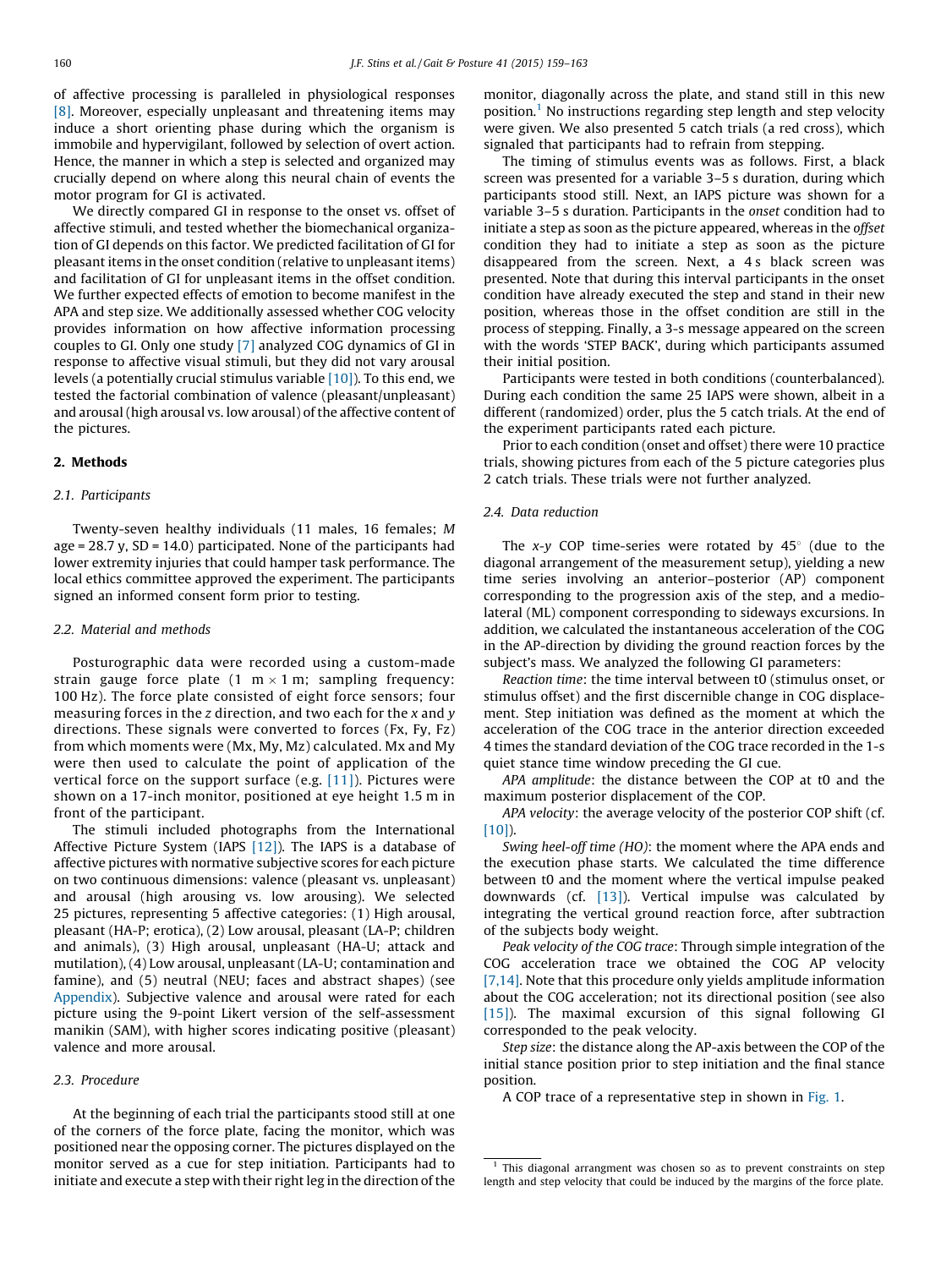<span id="page-2-0"></span>

Fig. 1. (A) COP trace of a representative step (offset GI; LA-P), displaying the characteristic S-shaped profile. For illustrative purposes, RT, APA amplitude and step size are indicated in the graph. (B) Time trace of the ensuing acceleration of the COG in the AP direction.

## 2.5. Statistical analysis

SAM valence ratings were analyzed by collapsing valence across the 2 arousal levels (high vs. low), yielding 3 valence levels (pleasant, unpleasant, neutral) and entering these means in a oneway analysis of variance (ANOVA). Arousal ratings were analyzed by collapsing the ratings across the 2 valence levels (pleasant vs. unpleasant), yielding 3 arousal levels (high arousal, low arousal, neutral).

For the analysis of GI we did not analyze the neutral pictures. All six COP and COG variables were first entered in a three-way repeated measure multiple-analysis of variance (MANOVA), thus controlling for type-I error. The factors were condition (onset vs. offset GI), valence (pleasant vs. unpleasant images) and arousal (high vs. low arousing images). When significant, follow-up testing was done using separate ANOVAs. Interaction effects were explored using t-tests.

#### 3. Results

We discarded 52 trials (out of 675), due to (a) stepping with the left leg, (b) not executing a step at all, (c) stepping too early ( $RT < 150$  ms), or (d) stepping too late  $(RT > 2000 \text{ ms})$ 

#### 3.1. SAM

The picture categories differed significantly with respect to valence  $(F(2,$ 50) = 165.2,  $p < .001$ ) and arousal ( $F(2, 50)$  = 70.64,  $p < .001$ ). Pleasant pictures were rated as more pleasant than neutral pictures, which in turn were rated as more pleasant than unpleasant ones. High arousing pictures were rated as more arousing than low arousing pictures, which in turn were rated as more arousing than neutral ones (Table 1). No effects involving gender were significant.

#### 3.2. MANOVA

The MANOVA revealed a significant effect of condition,  $F(6, 21) = 4.83$ ,  $p < .01$ , a significant interaction of condition and valence,  $F(6, 21) = 2.70$ ,  $p < .05$ , and a significant interaction of arousal and valence,  $F(6, 21) = 4.01$ ,  $p < .01$ . Means for all variables and conditions are shown in [Table](#page-3-0) 2.

#### 3.3. Reaction times

The main effect of condition was significant ( $F(1, 26)$  = 17.09,  $p < .001$ ); steps were initiated faster in the offset condition (451 ms) than the onset condition (552 ms). The interaction between condition and valence was significant  $(F(1, 26) = 5.64, p < .05)$  as was the interaction between valence and arousal  $(F(1, 26) = 7.70, p < .01)$ . [Fig.](#page-4-0) 2 (left) shows that there was an RT advantage for pleasant pictures compared to unpleasant pictures for the onset condition  $(t/26) = 2.56$ ,  $p < .05$ ), but that this contrast was not significant for the offset condition. The latter interaction revealed that there was an RT advantage for pleasant pictures compared to unpleasant ones when the pictures were low arousing  $(t(26) = 2.61, p < .05)$ , whereas this contrast was not significant when the pictures were highly arousing (right panel).

We performed separate ANOVAs for onset vs. offset GI. For the onset condition only the main effect of valence was significant  $(F(1, 26) = 6.57, p < .01)$ ; steps were initiated faster to pleasant than to unpleasant items (534 vs. 570 ms). For the offset condition the interaction between valence and arousal was significant  $(F(1,$ 26) = 5.26,  $p < .05$ ). High arousing unpleasant items yielded faster RTs (430 ms) than high arousing pleasant items (459 ms;  $t(26) = 2.35$ ,  $p < .05$ ). This same contrast was not significant for low arousing stimuli.

#### 3.4. APA amplitude

The main effect of condition  $(F(1, 26) = 9.98, p < .01)$  indicated that offset stepping yielded larger posterior APAs (4.7 cm) than onset stepping (4.0 cm). Also, the interaction between valence and arousal was significant  $(F(1, 26) = 6.60,$  $p < .05$ ). For low arousal pictures the pleasant items yielded larger APAs (4.5 cm) than unpleasant items  $(4.2 \text{ cm}; t(26) = 2.97, p < .01)$ . The same contrast for high arousal pictures was not significant.

#### 3.5. APA velocity

The main effect of condition,  $F(1, 26) = 13.29$ ,  $p < .001$ , indicated that APA velocity was higher in the offset condition (16.3 cm/s) than the onset condition

| Table 1                                                                           |  |  |
|-----------------------------------------------------------------------------------|--|--|
| Mean (+ standard deviation) valence and arousal scores for each picture category. |  |  |

|                                  | Valence    | Arousal    |
|----------------------------------|------------|------------|
| High arousing, pleasant (HA-P)   | 6.11(1.28) | 5.29(1.37) |
| Low arousing, pleasant (LA-P)    | 7.40(.97)  | 3.61(1.64) |
| High arousing, unpleasant (HA-U) | 2.22(.90)  | 5.49(1.83) |
| Low arousing, unpleasant (LA-U)  | 2.55(.97)  | 5.09(1.82) |
| Neutral (NEU)                    | 5.21(.78)  | 3.33(1.41) |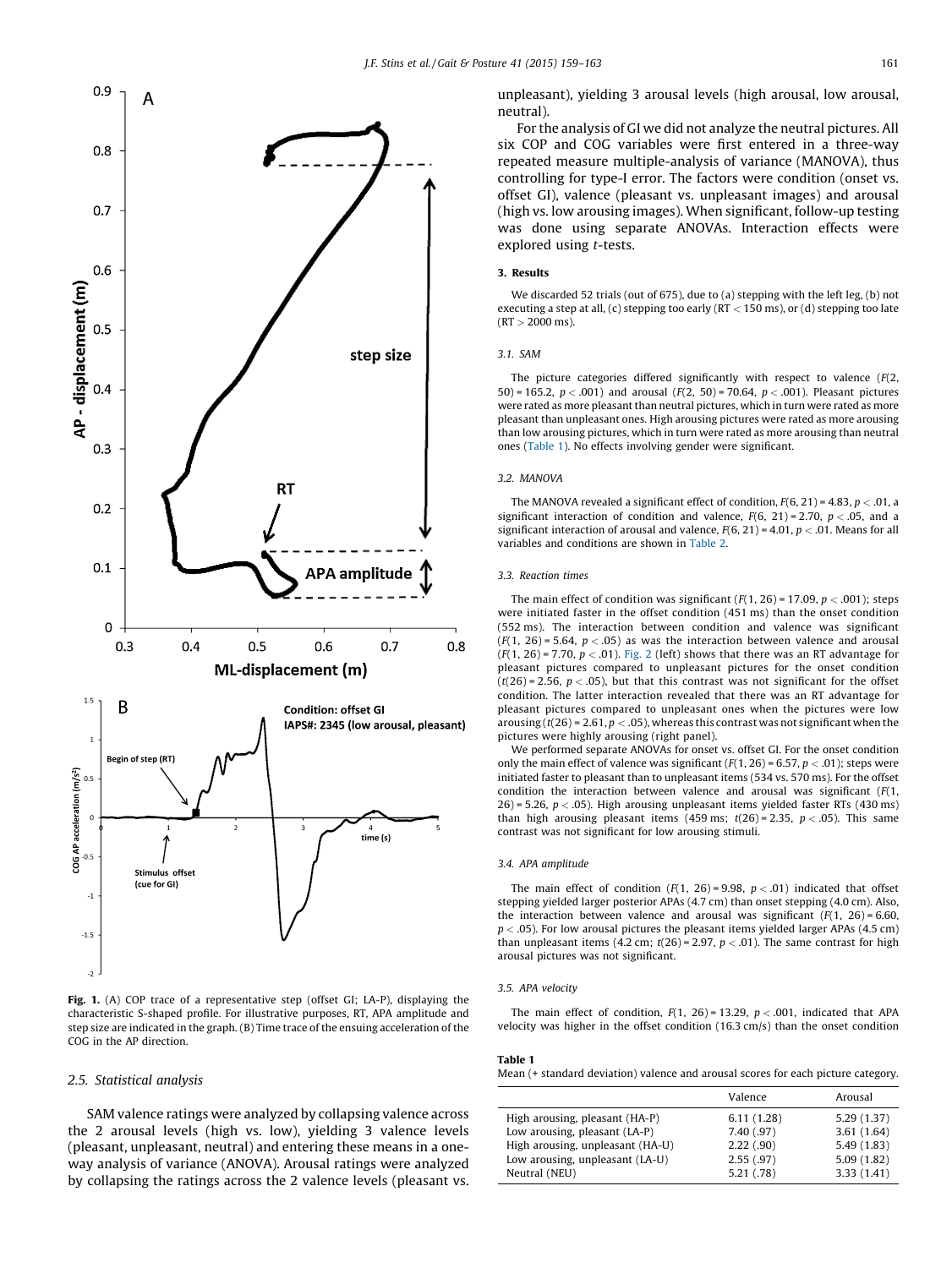<span id="page-3-0"></span>

| Picture category                                                                                                                         | HA-P         |              | $AA$ -P         |                                                              | HA-U                                      |                            | $A-U$                                    |                                          | DEID                        |                              |
|------------------------------------------------------------------------------------------------------------------------------------------|--------------|--------------|-----------------|--------------------------------------------------------------|-------------------------------------------|----------------------------|------------------------------------------|------------------------------------------|-----------------------------|------------------------------|
|                                                                                                                                          | Jnset        | Offset       | Jnset           | rfset                                                        | Jnset                                     | Offset                     | Inset                                    | Tifset                                   | hset                        | Offset                       |
| T(ms)                                                                                                                                    | 552 (156)    | 459 (67)     | 516 (118)       | (85)                                                         | 566 (147)                                 | $(36)$ $(36)$              |                                          |                                          | 37 (172)                    | 165 (100)                    |
| PA amplitude (cm)                                                                                                                        | 4.04 (1.57)  | 4.66 (1.85)  | 4.16 (1.45)     |                                                              | 4.11 (1.58                                | 4.80 (1.87                 |                                          |                                          |                             |                              |
| <b>IPA</b> velocity (cm/s)                                                                                                               | 12.65(5.34)  | 15.62 (6.25) | (5.45)<br>12.90 | $\begin{array}{c} 4.81\ (1.71) \\ 16.67\ (7.02) \end{array}$ | 13.46 (6.65                               | 17.35 (8.17                | 575 (139)<br>3.88 (1.50)<br>12.20 (4.64) | 462 (112)<br>4.63 (1.73)<br>15.53 (5.97) | 4.24 (1.62)<br>13.81 (5.59) | $4.43(1.53)$<br>16.17 (6.76) |
| wing heel off time (ms)                                                                                                                  | 034 (204)    | 935 (143)    | 018 (17         | 08 (163)                                                     |                                           |                            |                                          |                                          |                             |                              |
| Peak COG velocity (cm/s)                                                                                                                 | 55.0 (12.2)  | 54.1 (13.5)  | 54.8 (12.3)     | i4.4 (13.2)                                                  | $044(198)$<br>55.3 (12.2)<br>49.20 (8.31) | $905(142)$<br>$53.4(13.2)$ | $\frac{065}{55.4}\frac{(171)}{(11.7)}$   | 940 (183)<br>54.8 (12.8)                 | $104(239)$<br>55.8 $(11.9)$ | $907(162)$<br>54.5 (13.0)    |
| Step size (cm)                                                                                                                           | 49.21 (8.20) | 47.85 (8.03) | (8.35)<br>48.73 | 17.60(8.30)                                                  |                                           | 16.84 (7.97                | 19.09 (8.40)                             | 17.50 (8.65                              | 19.49 (8.33)                | 47.70 (8.71                  |
| Vote: HA-P, high arousal pleasant; LA-P, low arousal pleasant; HA-U, high arousal unpleasant; LA-U, low arousal unpleasant; NEU, neutral |              |              |                 |                                                              |                                           |                            |                                          |                                          |                             |                              |

Table 2

Mean (+ standard deviation) values of the COP variables for onset and offset gait initiation for the five picture categories.

Mean (+ standard deviation) values of the COP variables for onset and offset gait initiation for the five picture categories.

(12.8 cm/s). The interaction between valence and arousal was significant  $(F(1, 26) = 7.42, p < .05)$ . The difference between LA-U (13.9 cm/s) and LA-P (14.8 cm/s) was significant, t(26) = 2.36, p  $<$  .05, as was the difference between HA-U (15.4 cm/s) and HA-P (14.1 cm/s),  $t(26)$  = 2.19,  $p < .05$ .

#### 3.6. Heel-off time

The main effect of condition,  $F(1, 26)$  = 13.97,  $p < .001$ , indicated that HO was faster in the offset (922 ms) than the onset condition (1040 ms). The interaction between valence and arousal was significant  $(F(1, 26) = 9.57, p < .01)$ . The difference between LA-U (1002 ms) and LA-P (963) was significant,  $t(26) = 2.96$ ,  $p < .001$ , whereas the difference between HA-U (975 ms) and HA-P (985 ms) was not significant.

#### 3.7. Peak COG velocity

The only significant effect was the interaction between condition and valence  $(F(1, 26) = 5.48, p < .05)$ . For the offset condition the difference between pleasant and unpleasant items was significant  $(t(26) = 2.81, p < .05; 54.6 \text{ vs. } 53.7 \text{ cm/s}$ respectively), whereas the same contrast for the onset condition was not significant.

#### 3.8. Step size

The interaction between condition and valence was significant  $(F(1, 26) = 5.63)$  $p < .05$ ). In the offset condition participants took larger steps toward pleasant pictures (47.7 cm) than toward unpleasant ones (47.1 cm),  $t(26)$  = 2.25,  $p < .05$ . For the onset condition this contrast was not significant.

## 4. Discussion

We examined how emotion impacts on the biomechanical organization of GI. We contrasted two paradigms; in one paradigm participants initiate a step as soon as an affective visual cue is presented (onset-GI), while in another paradigm participants initiate a step as soon as the cue disappears from the screen (offset-GI). A crucial difference between these paradigms is that in the latter case participants had ample time to mentally process the affective material before engaging in GI. Emotion researchers [\[8\]](#page-4-0) have demonstrated that physiological and behavioral systems (e.g., related to heart rate, or to sweat production) behave in a characteristic manner when presented with potent stimuli, especially related to threat. This rationale motivated us to examine whether the organization of GI varies according to onset vs. offset GI.

We found an RT-advantage for pleasant pictures compared to unpleasant pictures for the onset condition. This finding replicates earlier studies [\[5–7\]](#page-4-0) , and confirms that a forward step toward pleasant items is more readily initiated than toward unpleasant ones, as the default reaction to unpleasant items is likely defensive (avoidance). In the offset condition, however, steps were initiated fastest to high arousal unpleasant items, compared to all other picture categories, replicating an earlier study [\[10\]](#page-4-0) . The seemingly divergent result for onset vs. offset GI might be explained by considering the temporal dynamics of affective processing. Neural processing of unpleasant and threatening items proceeds in a stereotypical manner; the initial response is typically postural immobility, during which the organism is hypervigilant (e.g. [\[2,16,17\]\)](#page-4-0). This response is then followed by overt action patterns. We believe that in the onset condition unpleasant items triggered a brief state of immobility, which made it harder to organize a transition from quiet standing to forward stepping. In the offset condition, in contrast, participants first viewed the items for some time, during which they processed the material to its full extent. Especially high arousal unpleasant pictures, displaying scenes of death and mutilation, likely triggered powerful action tendencies and mobilized energetic resources. Upon picture offset participants were in a state of heightened arousal and were quicker to initiate action. This explanation, though tentative, underscores the need to control for the temporal dynamics of affective processing when studying the influence of emotions on GI.